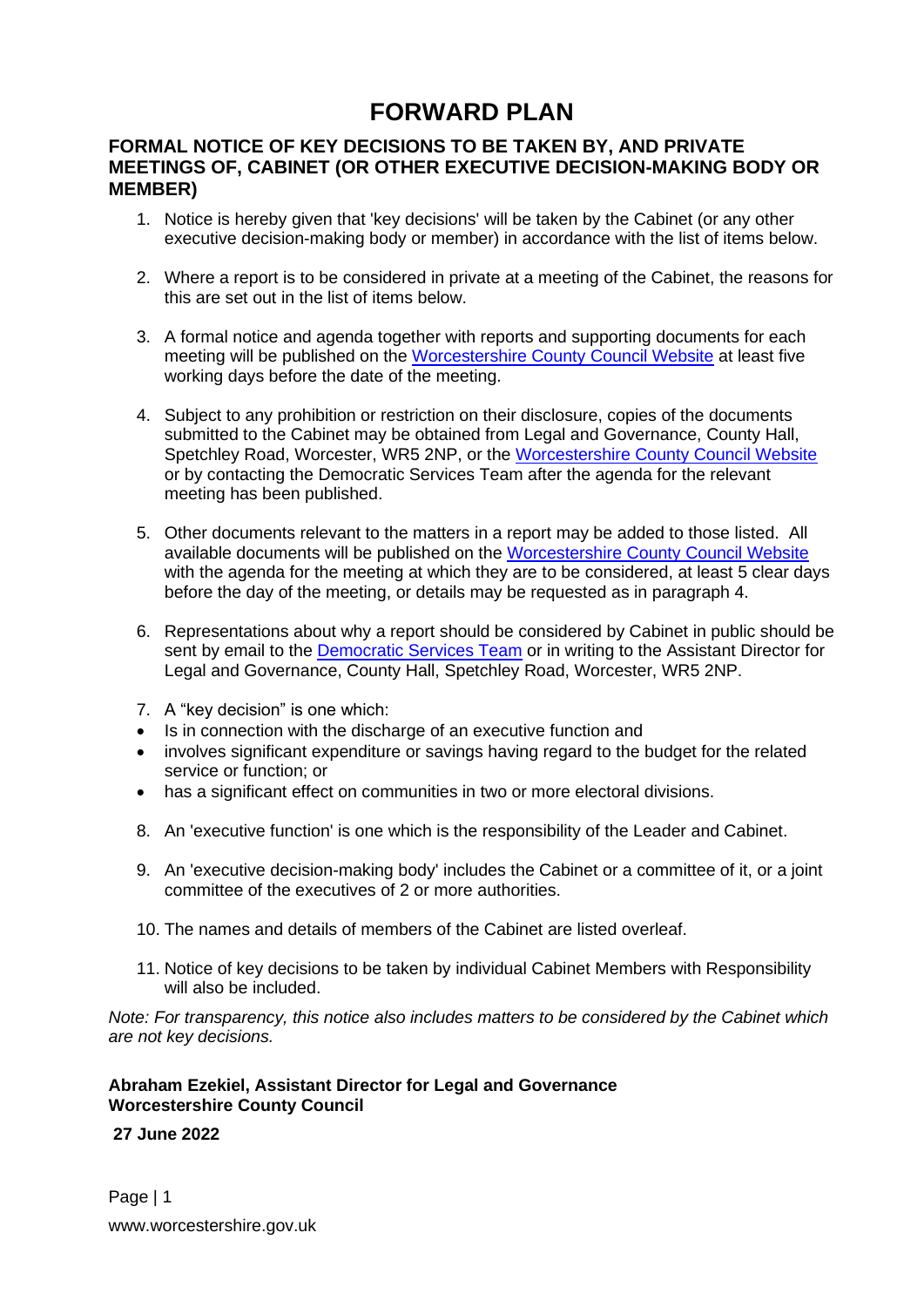#### **Names and details of Members of the Cabinet**

| Name                  | Responsibility                                                            | <b>Contact Details</b>                                                                                                     |
|-----------------------|---------------------------------------------------------------------------|----------------------------------------------------------------------------------------------------------------------------|
| Cllr S E Geraghty     | Leader of the Council and with<br><b>Responsibility for Finance</b>       | 35 Fern Road, Worcester, WR2 6HJ<br>Home: 01905 420740<br>email: sgeraghty@worcestershire.gov.uk                           |
| <b>CIIr M Bayliss</b> | With Responsibility for<br>Economy, Infrastructure &<br><b>Skills</b>     | Priors Court, Lower Ferry Lane, Callow<br>End, Worcestershire WR2 4TJ<br>email: mbayliss2@worcestershire.gov.uk            |
| Cllr A I Hardman      | With Responsibility for Adult<br><b>Services</b>                          | Dormers, Oak Lane, Bredon, Tewkesbury,<br><b>GL20 7LR</b><br>Home: 01684 773172<br>email: aihardman@worcestershire.gov.uk  |
| Cllr M J Hart         | Deputy Leader and with<br><b>Responsibility for Communities</b>           | Silkwood Barn, Crundalls Court,<br>Crundalls Lane, Bewdley<br>Home: 01299 402424<br>email: mhart@worcestershire.gov.uk     |
| Cllr A D Kent         | With Responsibility for<br><b>Corporate Services and</b><br>Communication | The Croft, Cherry Pit Lane, Beoley<br>Worcestershire, B98 9DH<br>Home: 01527 63533<br>email: akent@worcestershire.gov.uk   |
| Mrs K J May           | With Responsibility for Health<br>and Well-being                          | Cottage Farm, Doctors Hill, Bourneheath,<br>Bromsgrove, B61 9JE<br>Home: 01527 575836<br>email: kmay@worcestershire.gov.uk |
| Mr R Morris           | With Responsibility for<br>Environment                                    | 31 Bagehott Road, Droitwich, Worcs<br>WR98UH<br>Home: 01905 774559<br>email: rmorris4@worcestershire.gov.uk                |
| Ms T Onslow           | With Responsibility for<br>Education                                      | c/o County Hall, Spetchley Road, Worcs<br>WR5 2NP<br>Home: 01562 515772<br>email: tonslow@worcestershire.gov.uk            |
| Mr A C Roberts        | With Responsibility for<br><b>Children and Families</b>                   | 5 Tyndale, Harley Goodacre, Worcs<br>WR4 0PR<br>Home: 01905 21799<br>email: andyroberts@worcestershire.gov.uk              |
| Mr M Rouse            | With Responsibility for<br><b>Highways &amp; Transport</b>                | c/o County Hall, Spetchley Road, Worcs<br>WR5 2NP<br>email: mrouse@worcestershire.gov.uk                                   |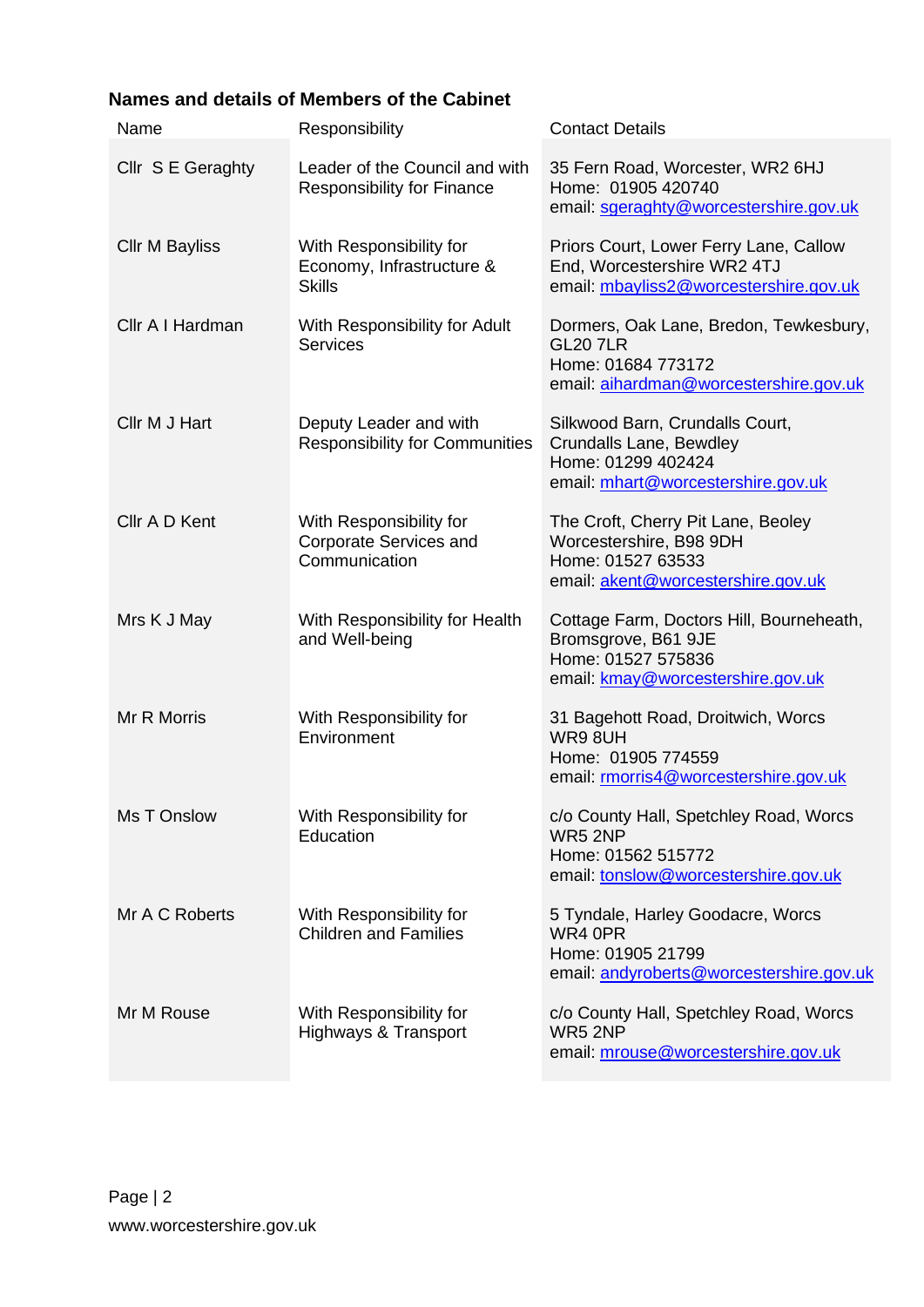#### **FORWARD PLAN**

#### **FORMAL NOTICE OF KEY DECISIONS TO BE TAKEN BY, AND PRIVATE MEETINGS OF, CABINET (OR OTHER EXECUTIVE DECISION-MAKING BODY OR PERSON)**

| <b>Forward Plan</b>                                                                                                | <b>Expected Date of</b><br><b>Decision</b> | Page No.       |
|--------------------------------------------------------------------------------------------------------------------|--------------------------------------------|----------------|
| <b>Household Support Fund</b>                                                                                      | 1 July 2022                                | $\overline{4}$ |
| <b>Local Government Ombudsman Report</b>                                                                           | 1 July 2022                                | 5              |
| <b>Resources report - Provisional Financial Results</b><br>2021/22                                                 | 1 July 2022                                | 6              |
| <b>Relocation of Kidderminster based Supervised Family</b><br><b>Time Service</b><br><b>New Entry CMR Decision</b> | 1 July 2022                                | $\overline{7}$ |
| <b>Gamechanger 2: Shrub Hill Quarter</b><br><b>New Entry</b>                                                       | 21 July 2022                               | 8              |
| <b>Review of Youth Provision</b><br><b>Key Decision</b>                                                            | 21 July 2022                               | 9              |
| <b>Worcestershire Safeguarding Children Partnership</b><br>Annual Report 2020-2021                                 | 21 July 2022                               | 10             |
| Full Business Plan for the A38 Corridor, Bromsgrove<br><b>Route Enhancement Programme</b><br><b>Key Decision</b>   | 22 September 2022                          | 11             |
| <b>Future of Redditch Library</b><br><b>Key Decision</b>                                                           | 22 September 2022                          | 12             |
| <b>Proposed Delivery Model for Medical Education</b><br><b>Provision in Worcestershire</b>                         | 22 September 2022                          | 13             |
| <b>Redditch Railway Quarter and Transport Interchange</b><br><b>Key Decision</b>                                   | 22 September 2022                          | 14             |
| Worcestershire Children & Young People's Plan<br>(CYPP)<br>New Entry                                               | 22 September 2022                          | 15             |
| Major Road Network schemes (North West<br><b>Worcestershire Corridor and A44/ A4538)</b><br><b>New Entry</b>       | 27 October 2022                            | 16             |
| 'Called In' Decisions or Scrutiny Reports<br><b>Potentially Key Decision</b>                                       | Within the plan period                     | 17             |
| <b>Notices of Motion</b><br><b>Potentially Key Decision</b>                                                        | Within the plan period                     | 18             |

All entries will be for decision by Cabinet unless otherwise indicated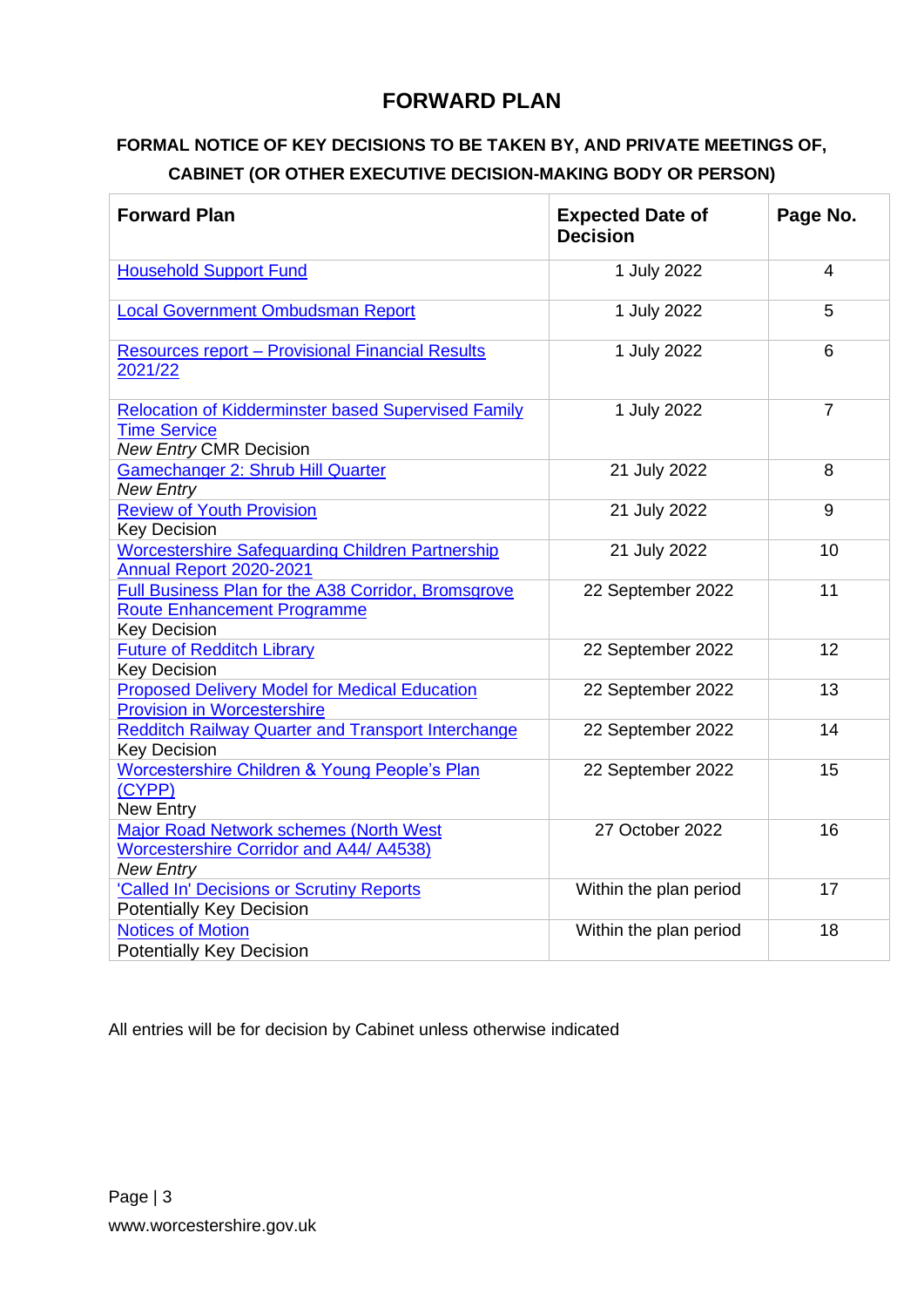# **Household Support Fund**

<span id="page-3-0"></span>

| The expected date of the decision or period within which the<br>decision is to be taken                                              | 1 July 2022                                                      |
|--------------------------------------------------------------------------------------------------------------------------------------|------------------------------------------------------------------|
| <b>Key Decision</b>                                                                                                                  | No.                                                              |
|                                                                                                                                      | To seek endorsement for the use of the Household Support Fund    |
| Decision Making Body                                                                                                                 | Cabinet                                                          |
| Report to be considered in public or private (if private give reason<br>as defined in Schedule 12A of the Local Government Act 1972) | Public                                                           |
| Documents to be submitted to the decision-making body and any<br>consultation proposed                                               | Report of the Cabinet Member with Responsibility for Communities |
| Date Added                                                                                                                           | 30 May 2022                                                      |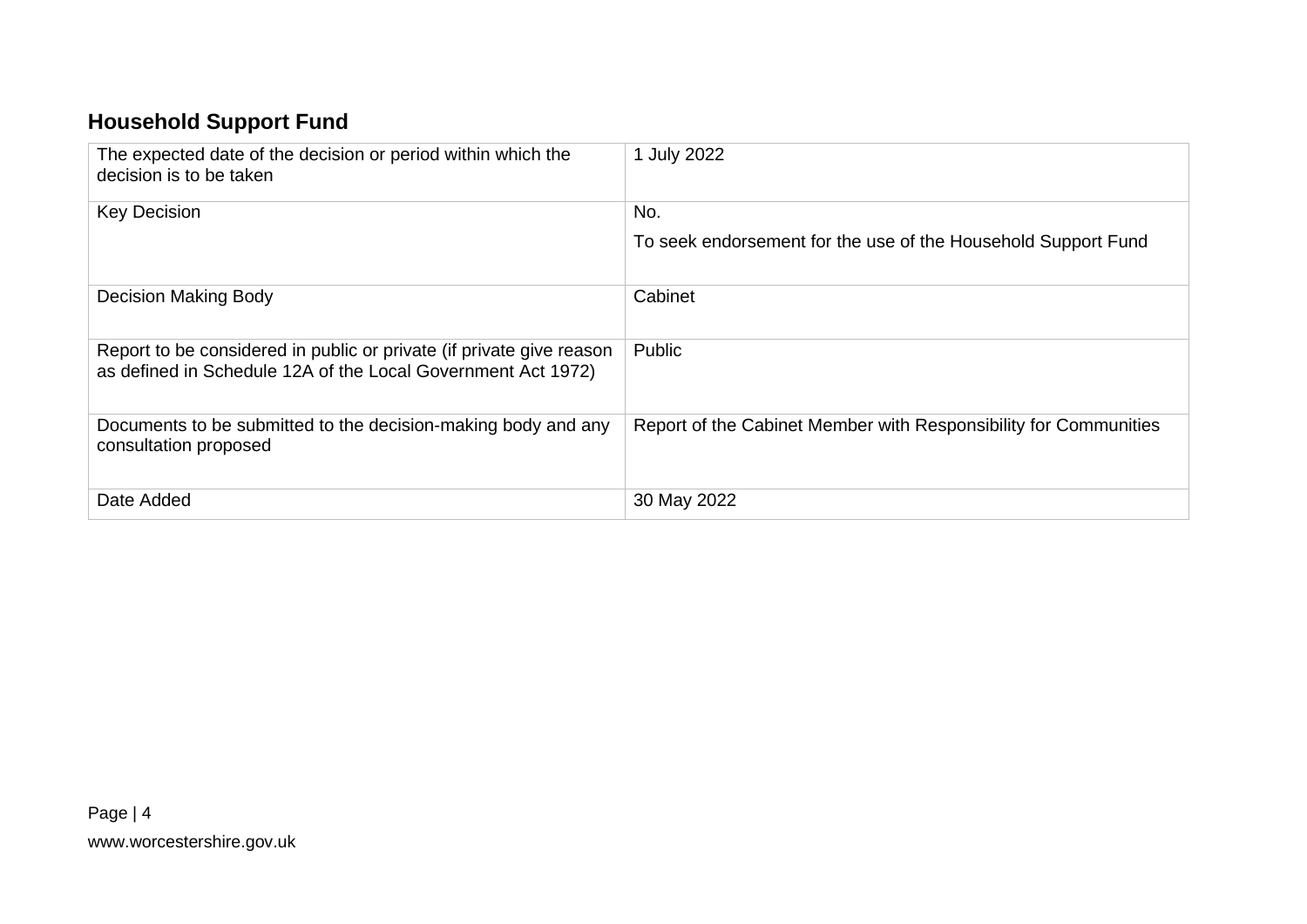## **Local Government Ombudsman Report**

<span id="page-4-0"></span>

| The expected date of the decision or period within which the<br>decision is to be taken                                              | 01 July 2022                                                                                                                                                                  |
|--------------------------------------------------------------------------------------------------------------------------------------|-------------------------------------------------------------------------------------------------------------------------------------------------------------------------------|
| <b>Key Decision</b>                                                                                                                  | No                                                                                                                                                                            |
|                                                                                                                                      | Cabinet will consider a report from a Local Government Ombudsman<br>(LGO) investigation which found fault by Worcestershire County Council<br>in setting up a direct payment. |
| <b>Decision Making Body</b>                                                                                                          | Cabinet                                                                                                                                                                       |
| Report to be considered in public or private (if private give reason<br>as defined in Schedule 12A of the Local Government Act 1972) | Public                                                                                                                                                                        |
| Documents to be submitted to the decision-making body and any<br>consultation proposed                                               | Report of the Cabinet Member for Adult Social Care                                                                                                                            |
| Date added                                                                                                                           | 20 May 2022                                                                                                                                                                   |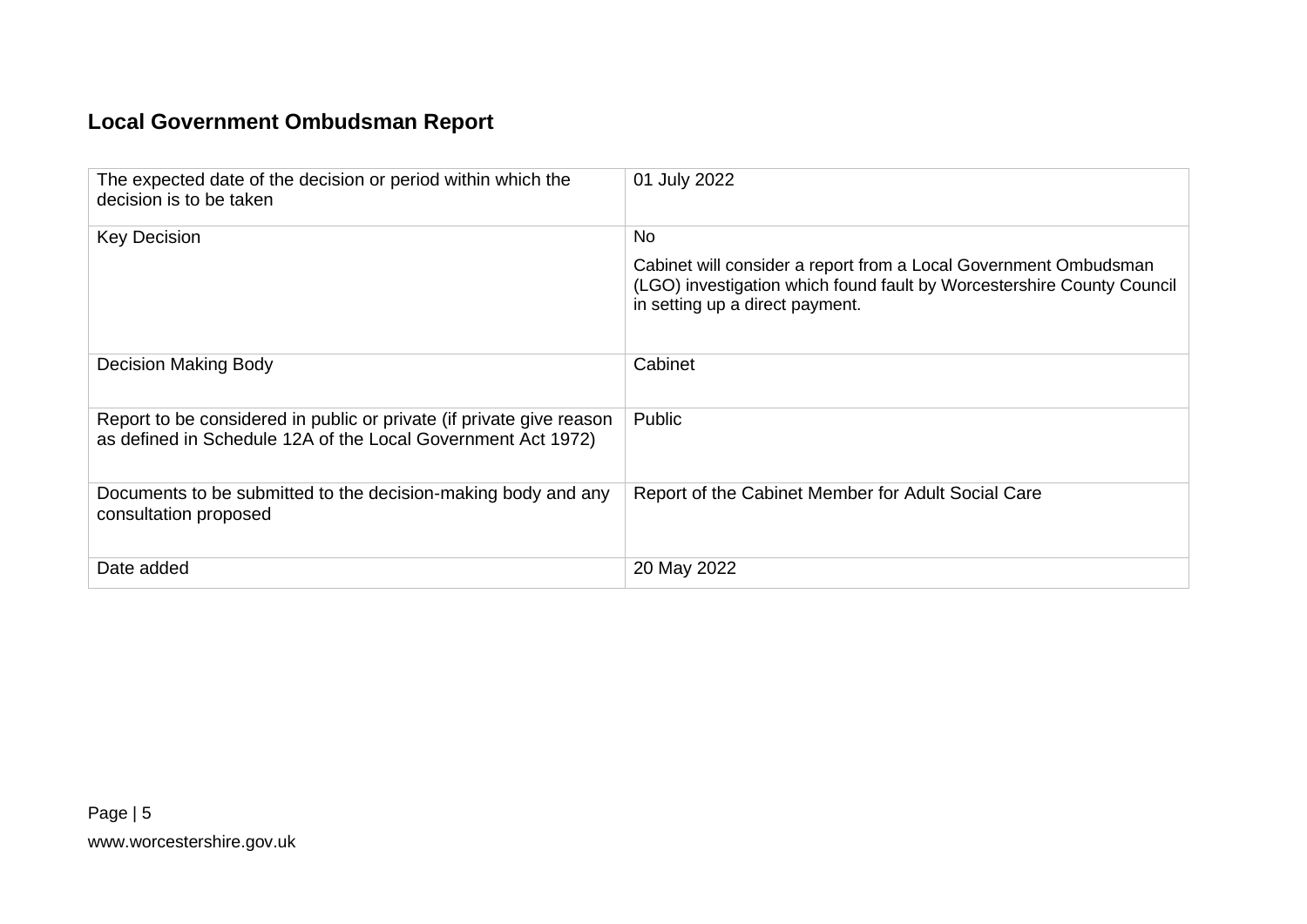### **Resources Report – Provisional Financial Results 2021/22**

<span id="page-5-0"></span>

| The expected date of the decision or period within which the<br>decision is to be taken                                              | 1 July 2022                                                                                                                                                                                                      |
|--------------------------------------------------------------------------------------------------------------------------------------|------------------------------------------------------------------------------------------------------------------------------------------------------------------------------------------------------------------|
| <b>Key Decision</b>                                                                                                                  | No.                                                                                                                                                                                                              |
|                                                                                                                                      | To note and consider the outturn for 2021/22 as part of the Council's<br>financial controls. As well as review the draft pre-audit statement of<br>accounts before review by the Audit and Governance Committee. |
| Decision Making Body                                                                                                                 | Cabinet                                                                                                                                                                                                          |
| Report to be considered in public or private (if private give reason<br>as defined in Schedule 12A of the Local Government Act 1972) | Public                                                                                                                                                                                                           |
| Documents to be submitted to the decision-making body and any<br>consultation proposed                                               | Report of the Cabinet Member - the Leader                                                                                                                                                                        |
| Date Added                                                                                                                           | 31 May 2022                                                                                                                                                                                                      |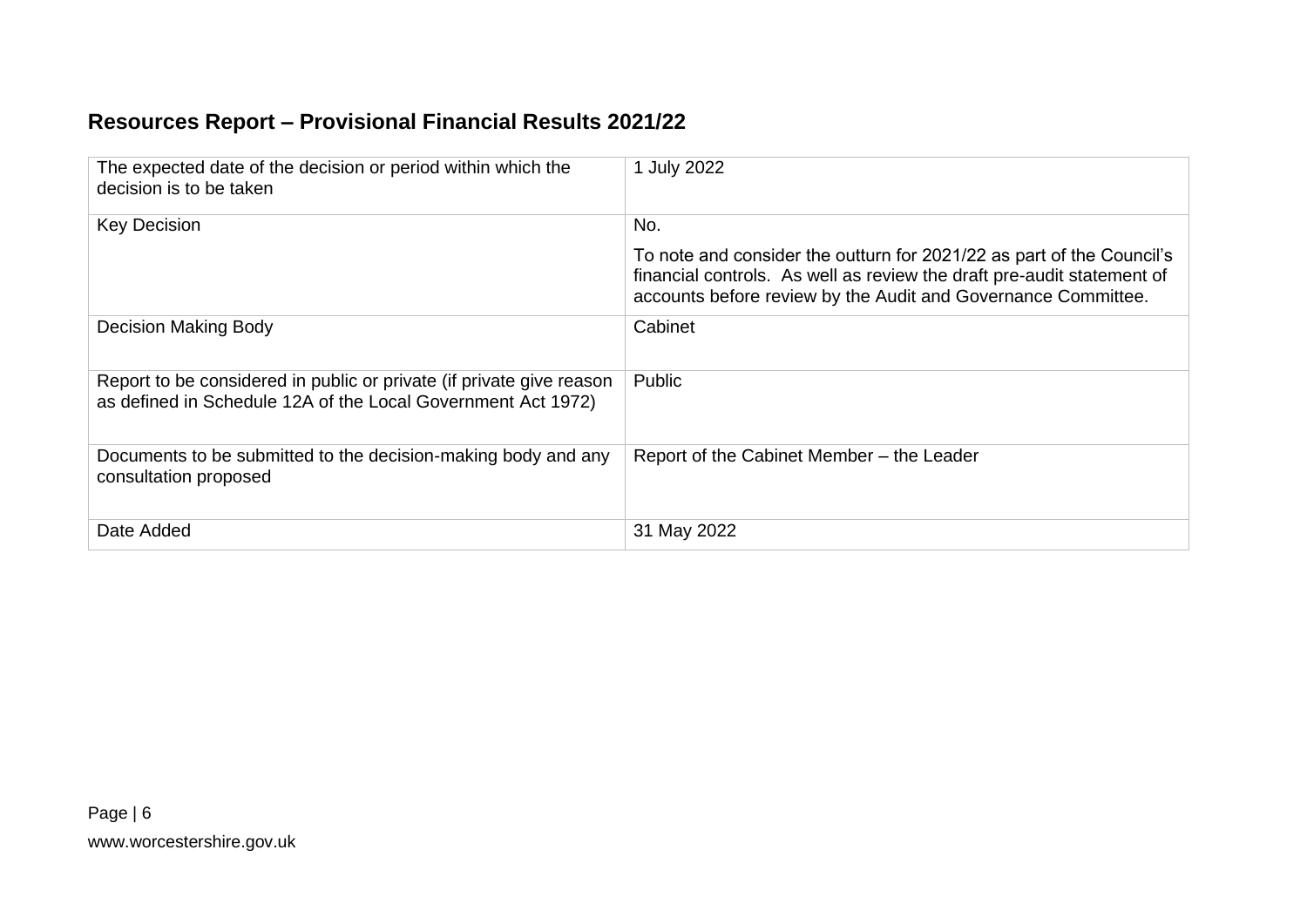### **Relocation of Kidderminster based Supervised Family Time Service**

<span id="page-6-0"></span>

| The expected date of the decision or period within which the<br>decision is to be taken                                              | 1 July 2022                                                                                                                                                                                      |
|--------------------------------------------------------------------------------------------------------------------------------------|--------------------------------------------------------------------------------------------------------------------------------------------------------------------------------------------------|
| <b>Key Decision</b>                                                                                                                  | No. To agree to the supervised family time service moves from<br>Radford Avenue to Treetops and St Oswald's. All three sites are<br>Sure Start Children's Centre Sites located in Kidderminster. |
| <b>Decision Maker</b>                                                                                                                | Cabinet Member with Responsibility for Children and Families                                                                                                                                     |
| Report to be considered in public or private (if private give reason<br>as defined in Schedule 12A of the Local Government Act 1972) | Not applicable. It is a decision by an individual and not a meeting<br>required to be held in public.                                                                                            |
| Documents to be submitted to the decision-making body and any<br>consultation proposed                                               | Report of the Director of Children's Services<br><b>Consultation Results</b>                                                                                                                     |
| Date Added                                                                                                                           | 23 June 2022                                                                                                                                                                                     |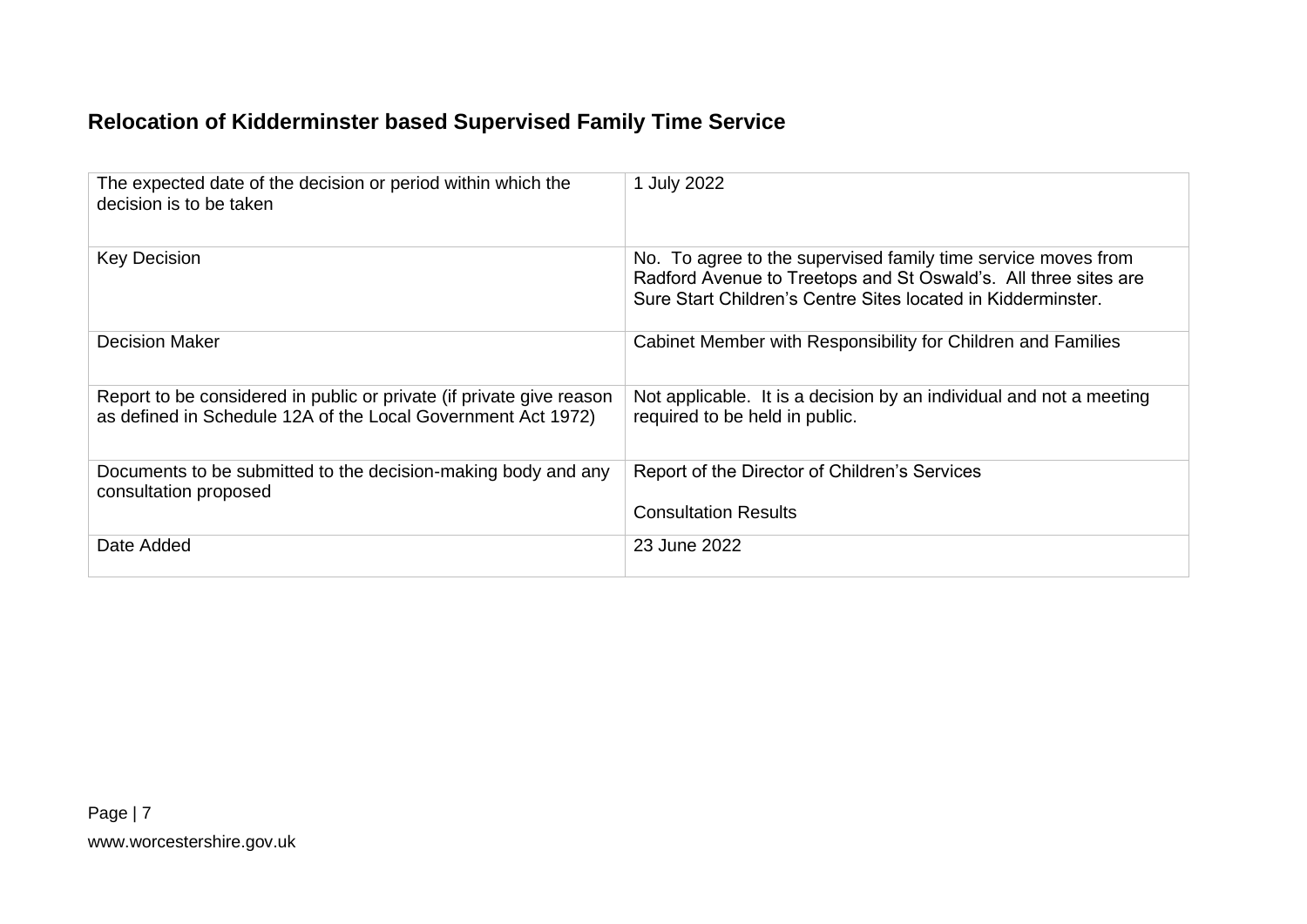### **Gamechanger 2: Shrub Hill Quarter**

<span id="page-7-0"></span>

| The expected date of the decision or period within which the<br>decision is to be taken                                              | 21 July 2022                                                                                                                                                                                                                                                                                                                      |
|--------------------------------------------------------------------------------------------------------------------------------------|-----------------------------------------------------------------------------------------------------------------------------------------------------------------------------------------------------------------------------------------------------------------------------------------------------------------------------------|
| <b>Key Decision</b>                                                                                                                  | <b>No</b>                                                                                                                                                                                                                                                                                                                         |
|                                                                                                                                      | Cabinet will be asked to authorise:                                                                                                                                                                                                                                                                                               |
|                                                                                                                                      | the letting of contracts for works to unit 16 on the site<br>engagement of advisors on services required<br>a market testing exercise to support maximizing the<br>conditions attached to any grants<br>and to agree to consider a further report in due course detailing<br>proposals for development of the Gamechanger 2 site. |
| Decision Making Body                                                                                                                 | Cabinet                                                                                                                                                                                                                                                                                                                           |
| Report to be considered in public or private (if private give reason<br>as defined in Schedule 12A of the Local Government Act 1972) | Public with some commercially sensitive information in exempt<br>appendices                                                                                                                                                                                                                                                       |
| Documents to be submitted to the decision-making body and any<br>consultation proposed                                               | Report of the Cabinet Member and the following appendices:<br>i)                                                                                                                                                                                                                                                                  |
| Date Added                                                                                                                           | 27 June 2022                                                                                                                                                                                                                                                                                                                      |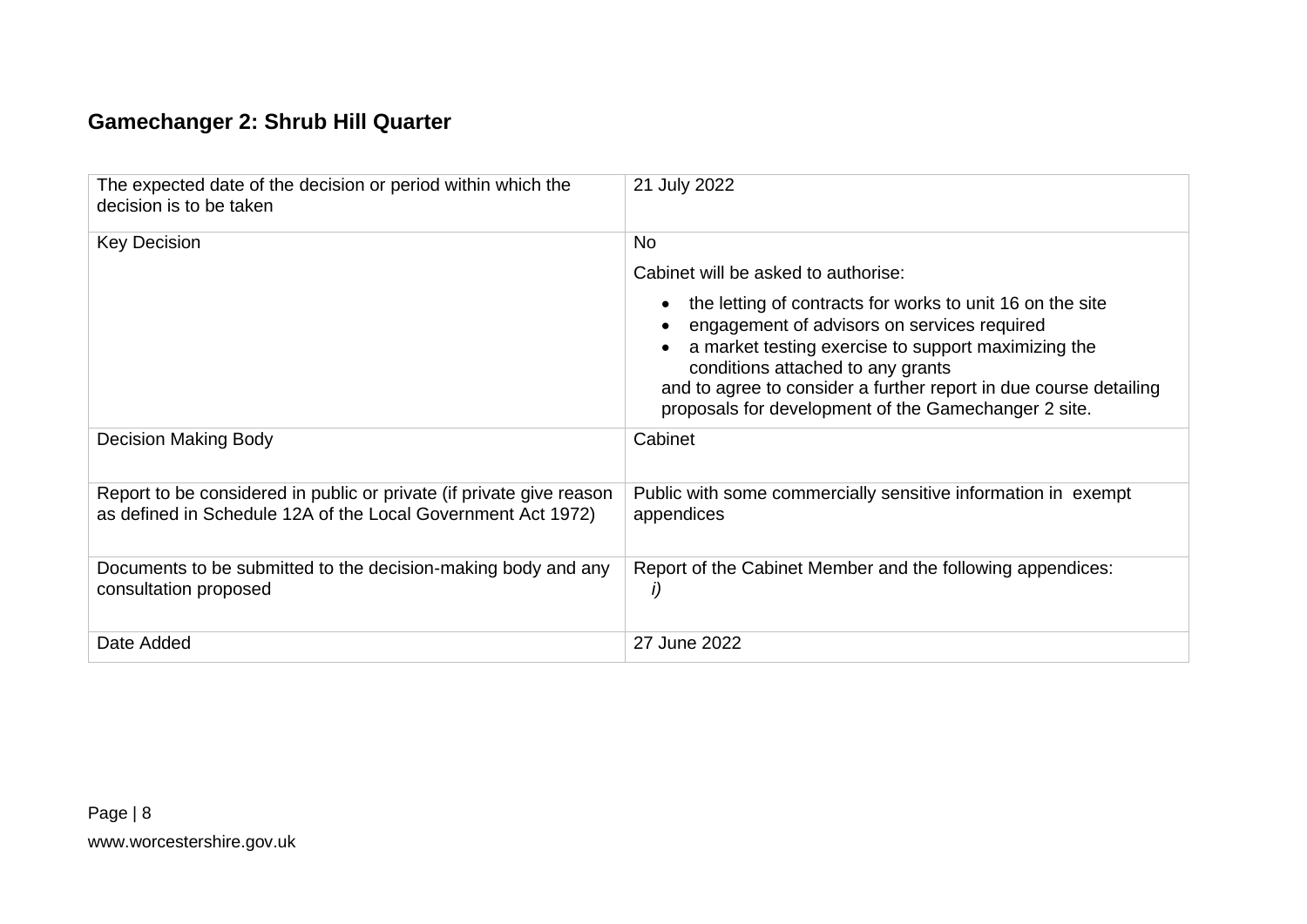### **Redditch Railway Quarter and Transport Interchange**

<span id="page-8-0"></span>

| The expected date of the decision or period within which the<br>decision is to be taken                                              | 21 July 2022                                                                                                                                                                                                                   |
|--------------------------------------------------------------------------------------------------------------------------------------|--------------------------------------------------------------------------------------------------------------------------------------------------------------------------------------------------------------------------------|
| <b>Key Decision</b>                                                                                                                  | Yes<br>a) Cabinet will consider details for drawing down funds in the<br>current financial year to develop the proposals, including<br>submitting planning applications, concluding contracts and<br>obtaining other consents. |
| Decision Making Body                                                                                                                 | Cabinet                                                                                                                                                                                                                        |
| Report to be considered in public or private (if private give reason<br>as defined in Schedule 12A of the Local Government Act 1972) | Public with some commercially sensitive information in Exempt<br>appendices                                                                                                                                                    |
| Documents to be submitted to the decision-making body and any<br>consultation proposed                                               | Report of the Cabinet Member and the following appendices:<br>Red Line / Scheme Boundary<br>ii)<br>iii)<br><b>Land Acquisition Values (Exempt)</b><br>Scheme Preferred Option drawings<br>iv)                                  |
| Date Added                                                                                                                           | 31 May 2022                                                                                                                                                                                                                    |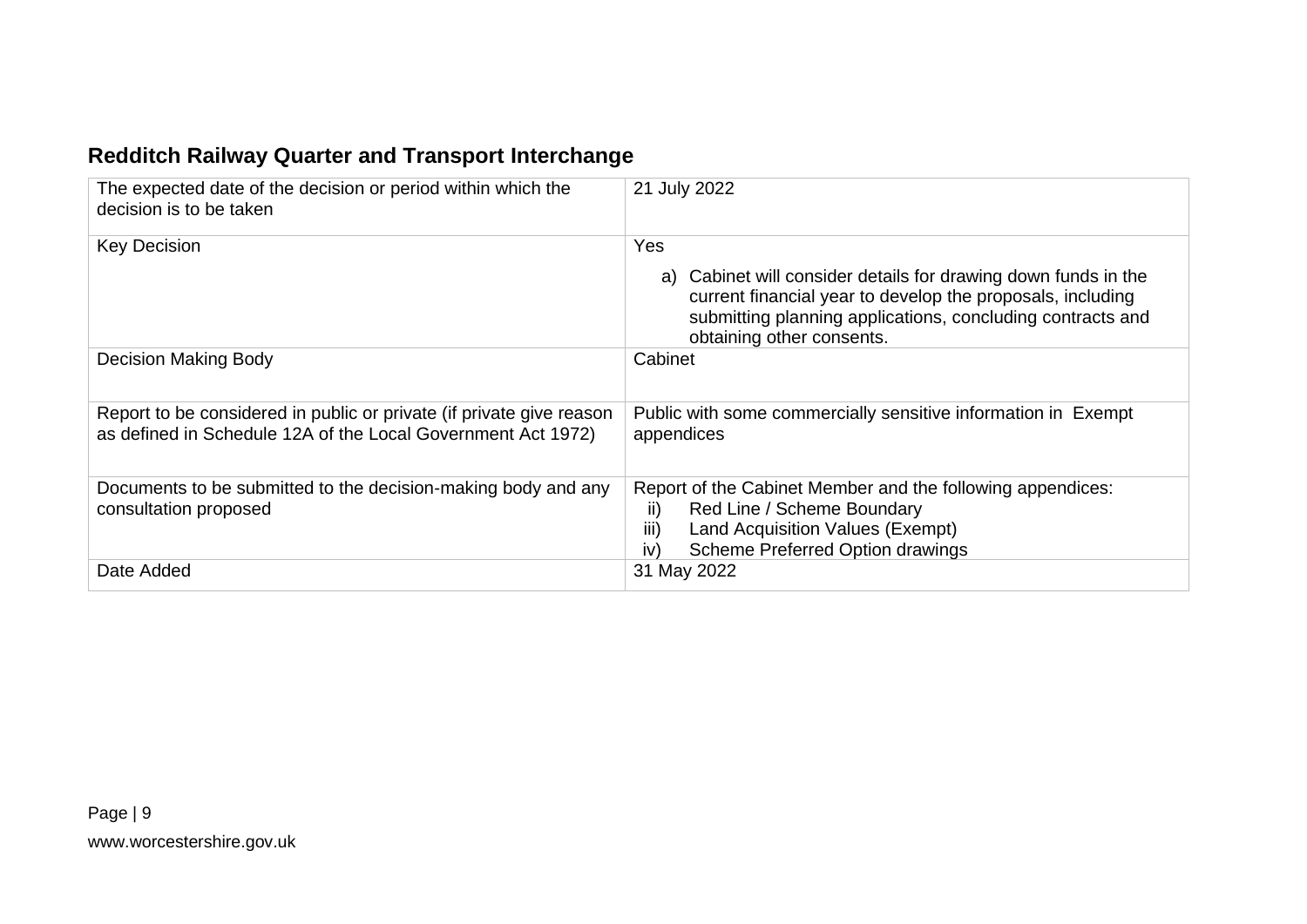#### **Review of Youth Provision in Worcestershire**

<span id="page-9-0"></span>

| The expected date of the decision or period within which the<br>decision is to be taken                                              | 21 July 2022                                                                                                                    |
|--------------------------------------------------------------------------------------------------------------------------------------|---------------------------------------------------------------------------------------------------------------------------------|
| <b>Key Decision</b>                                                                                                                  | Yes.<br>To report on the outcome of a review of Youth Provision in<br>Worcestershire and recommend a revised delivery approach. |
| Decision Making Body                                                                                                                 | Cabinet                                                                                                                         |
| Report to be considered in public or private (if private give reason<br>as defined in Schedule 12A of the Local Government Act 1972) | Public                                                                                                                          |
| Documents to be submitted to the decision-making body and any<br>consultation proposed                                               | Report of the Cabinet Member for Health and Wellbeing                                                                           |
| Date Added                                                                                                                           | 26 August 2021                                                                                                                  |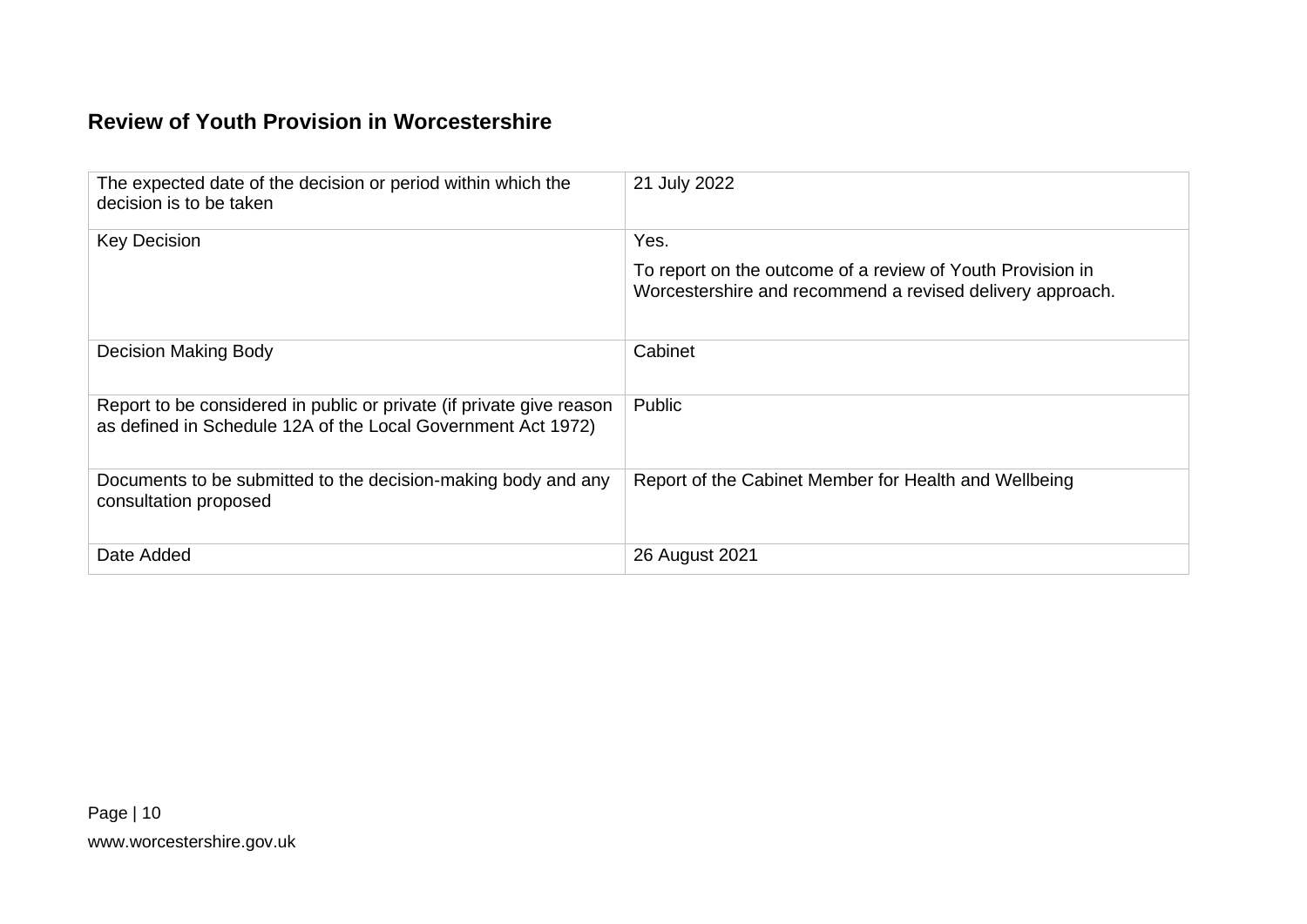### **Worcestershire Safeguarding Children Partnership Annual Report 2020-2021**

<span id="page-10-0"></span>

| The expected date of the decision or period within which the<br>decision is to be taken                                              | 21 July 2022                                                                                                                                                                                                                                                     |
|--------------------------------------------------------------------------------------------------------------------------------------|------------------------------------------------------------------------------------------------------------------------------------------------------------------------------------------------------------------------------------------------------------------|
| <b>Key Decision</b>                                                                                                                  | <b>No</b>                                                                                                                                                                                                                                                        |
|                                                                                                                                      | Cabinet to note the Worcestershire Safeguarding Partnership Annual<br>Report 2020-2021                                                                                                                                                                           |
| <b>Decision Making Body</b>                                                                                                          | Cabinet                                                                                                                                                                                                                                                          |
| Report to be considered in public or private (if private give reason<br>as defined in Schedule 12A of the Local Government Act 1972) | Public                                                                                                                                                                                                                                                           |
| Documents to be submitted to the decision-making body and any<br>consultation proposed                                               | Report of the Cabinet Member for Children and Families<br>The Worcestershire Safeguarding Children Partnership Annual<br>Report - 2020-2021<br>Worcestershire Safeguarding Children Partnership Annual Report<br>2020 - 2021 (safeguardingworcestershire.org.uk) |
| Date Added                                                                                                                           | 24 January 2022                                                                                                                                                                                                                                                  |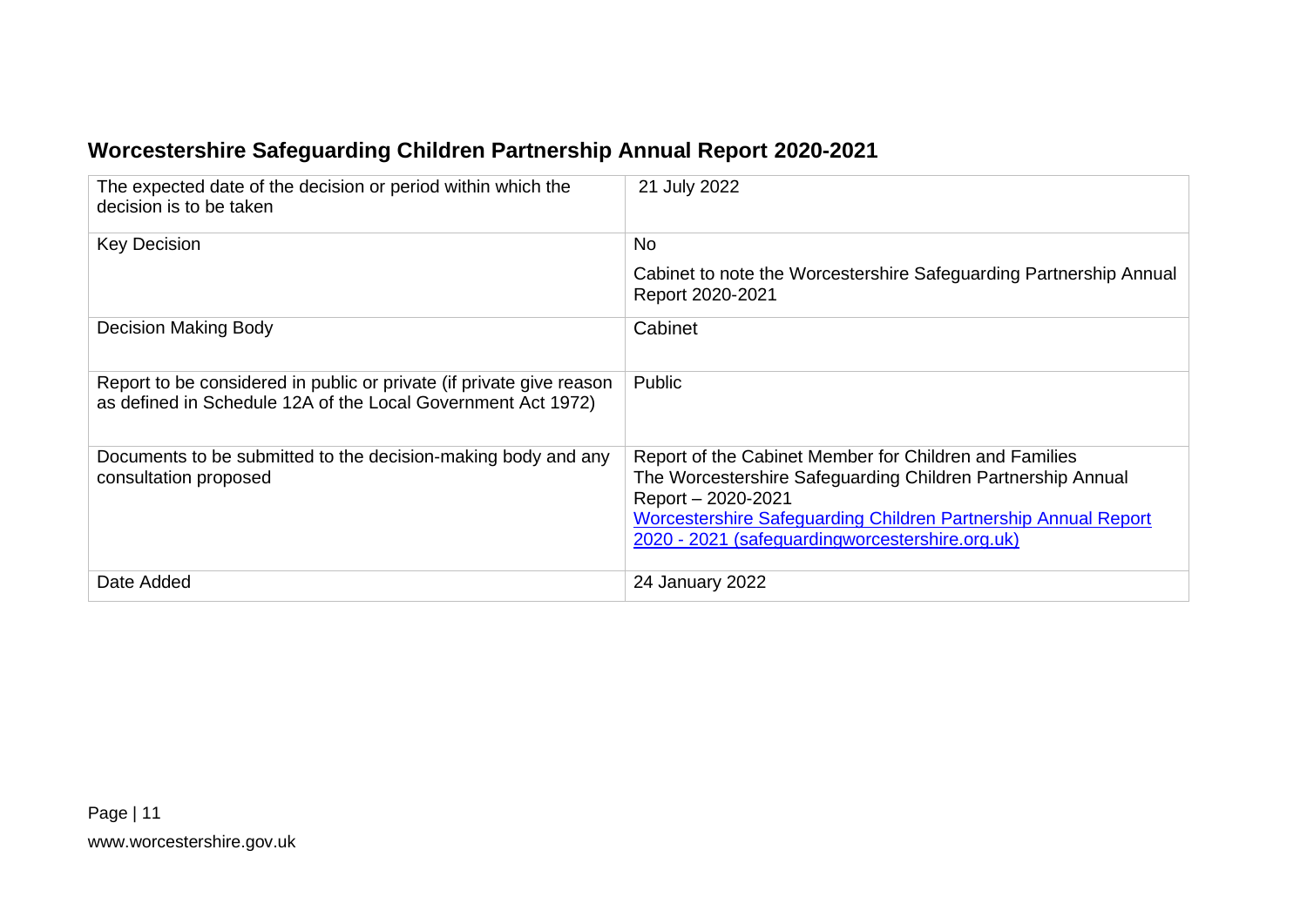### **Full Business Plan for the A38 Corridor, Bromsgrove Route Enhancement Programme**

<span id="page-11-0"></span>

| The expected date of the decision or period within which the<br>decision is to be taken                                              | 22 September 2022                                                                                                                                                                                 |
|--------------------------------------------------------------------------------------------------------------------------------------|---------------------------------------------------------------------------------------------------------------------------------------------------------------------------------------------------|
| <b>Key Decision</b>                                                                                                                  | <b>Yes</b>                                                                                                                                                                                        |
|                                                                                                                                      | To submit the Full Business Plan for the A38 Bromsgrove Route<br>Enhancement Programme to Department for Transport and to enter<br>into contracts for delivery, subject to funding being secured. |
| Decision Making Body                                                                                                                 | Cabinet                                                                                                                                                                                           |
| Report to be considered in public or private (if private give reason<br>as defined in Schedule 12A of the Local Government Act 1972) | Public                                                                                                                                                                                            |
| Documents to be submitted to the decision-making body and any<br>consultation proposed                                               | Report of the Cabinet Member with Responsibility for Economy,<br>Infrastructure and Skills                                                                                                        |
| Date Added                                                                                                                           | 16 March 2022                                                                                                                                                                                     |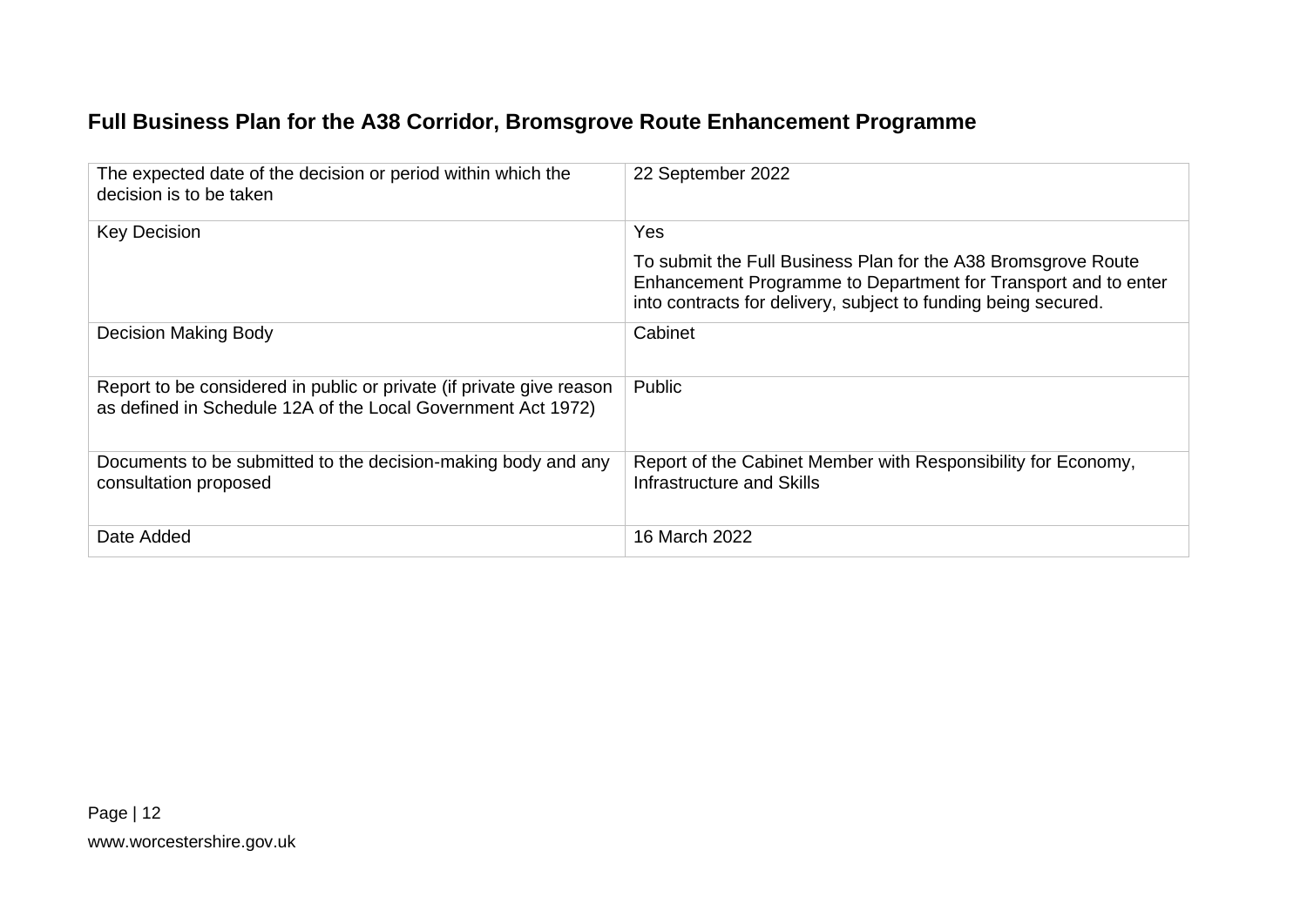### **Future of Redditch Library**

<span id="page-12-0"></span>

| The expected date of the decision or period within which the<br>decision is to be taken                                              | 22 September 2022                                                                                                                                                                                                                                                                                              |
|--------------------------------------------------------------------------------------------------------------------------------------|----------------------------------------------------------------------------------------------------------------------------------------------------------------------------------------------------------------------------------------------------------------------------------------------------------------|
| <b>Key Decision</b>                                                                                                                  | Yes                                                                                                                                                                                                                                                                                                            |
|                                                                                                                                      | To discuss and agree proposals for the proposed re-location of<br>Redditch Library as described in Redditch Borough Council's Town<br>Plan.                                                                                                                                                                    |
|                                                                                                                                      | Recommendations to Cabinet will include agreeing a set of key<br>requirements for the future of library provision in Redditch. These<br>will be then used by Officers to develop the more detailed proposals<br>in partnership with Redditch Borough Council and in discussion with<br>Redditch Library users. |
| <b>Decision Making Body</b>                                                                                                          | Cabinet                                                                                                                                                                                                                                                                                                        |
| Report to be considered in public or private (if private give reason<br>as defined in Schedule 12A of the Local Government Act 1972) | Public                                                                                                                                                                                                                                                                                                         |
| Documents to be submitted to the decision-making body and any<br>consultation proposed                                               | <b>Report of the Cabinet Member</b>                                                                                                                                                                                                                                                                            |
| Date Added                                                                                                                           | 20 June 2022                                                                                                                                                                                                                                                                                                   |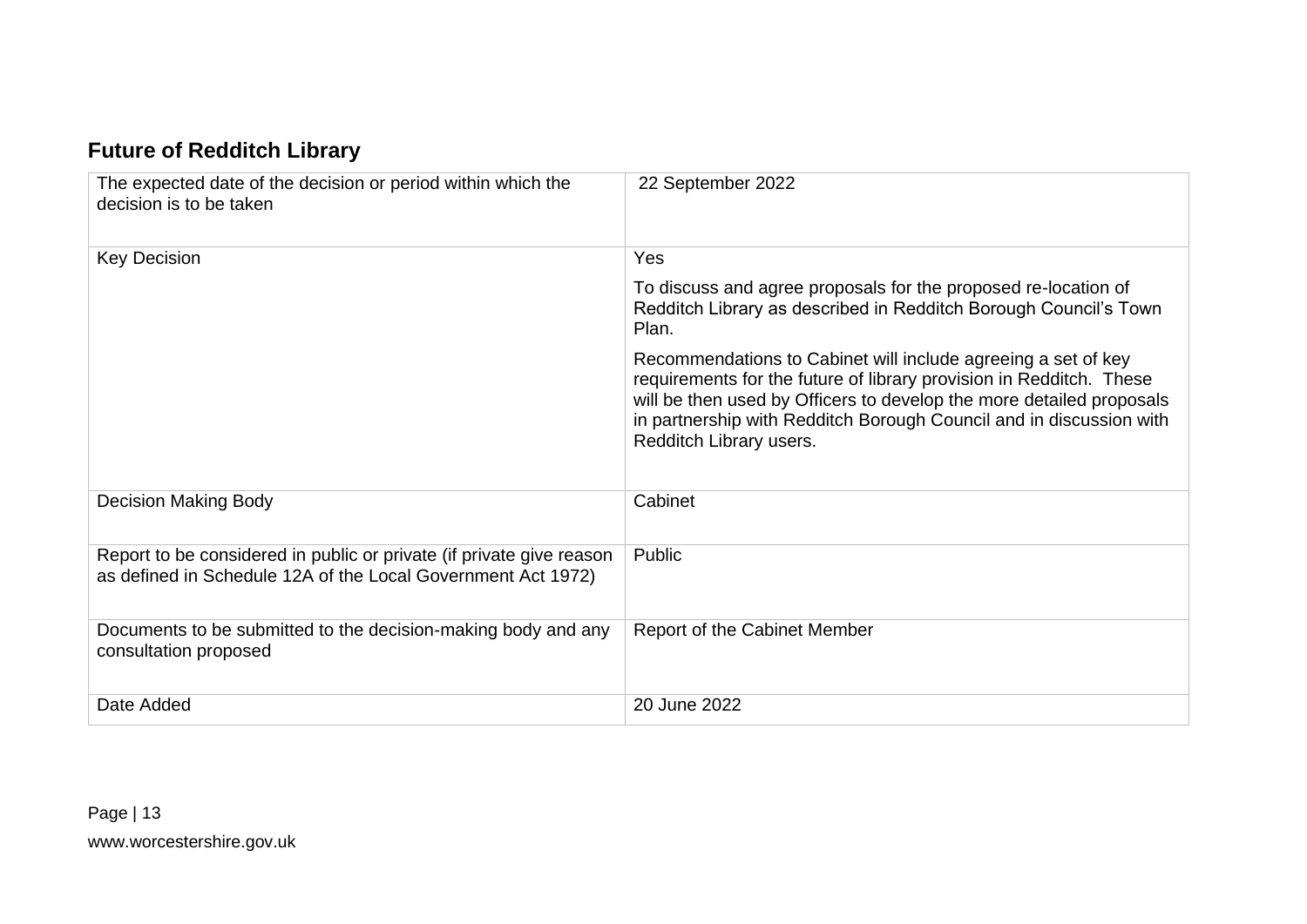### **Proposed Delivery Model for Medical Education Provision in Worcestershire**

<span id="page-13-0"></span>

| The expected date of the decision or period within which the<br>decision is to be taken                                              | 22 September 2022                                        |
|--------------------------------------------------------------------------------------------------------------------------------------|----------------------------------------------------------|
| <b>Key Decision</b>                                                                                                                  | To agree the proposed delivery model for the MET service |
| Decision Making Body                                                                                                                 | Cabinet                                                  |
| Report to be considered in public or private (if private give reason<br>as defined in Schedule 12A of the Local Government Act 1972) | Public                                                   |
| Documents to be submitted to the decision-making body and any<br>consultation proposed                                               | Report of the Cabinet Member for Education               |
| Date added                                                                                                                           | 30 May 2022                                              |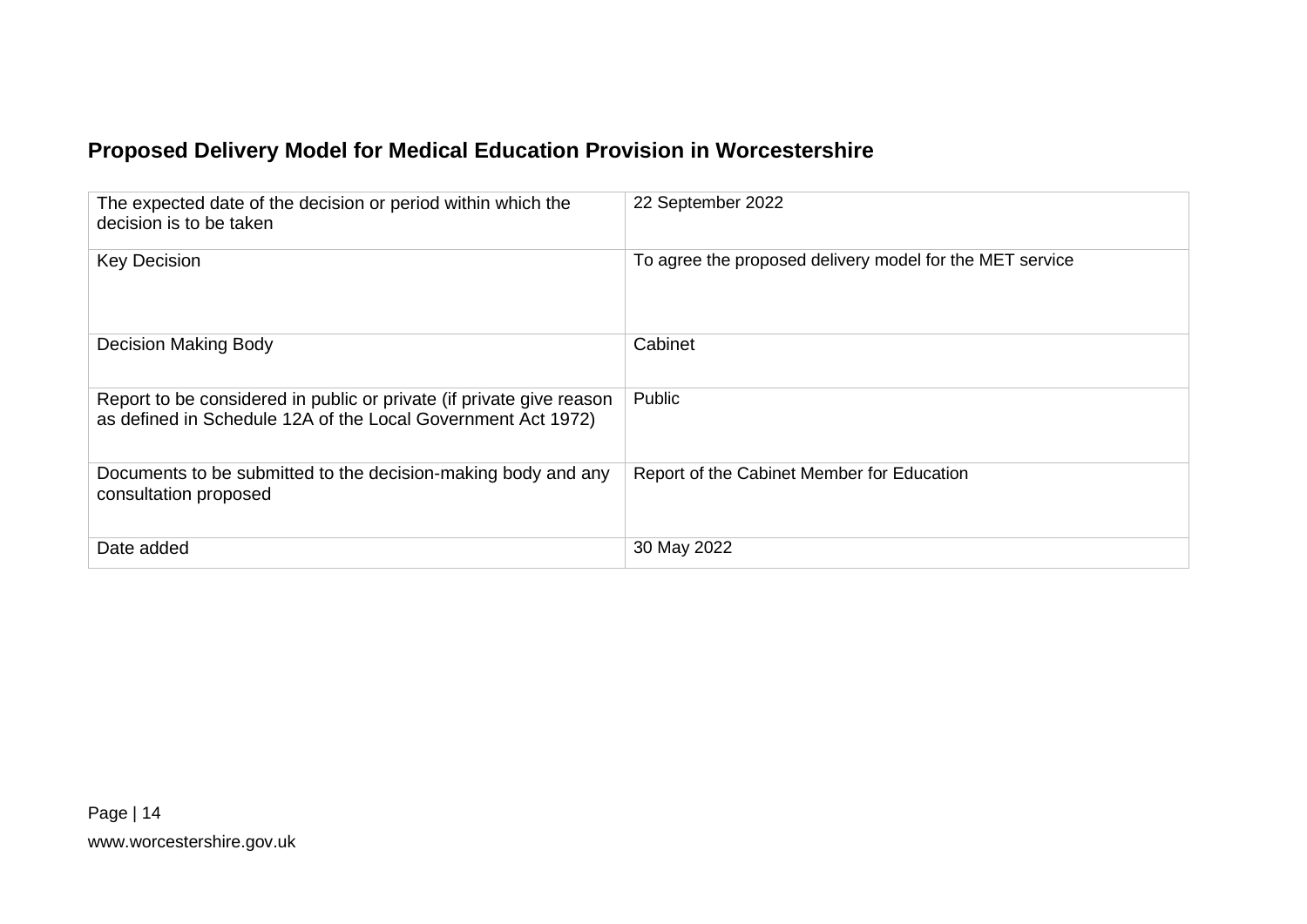### **Worcestershire Children & Young People's Plan (CYPP)**

<span id="page-14-0"></span>

| The expected date of the decision or period within which the<br>decision is to be taken                                              | 22 September 2022                                                                                                                                                                                         |
|--------------------------------------------------------------------------------------------------------------------------------------|-----------------------------------------------------------------------------------------------------------------------------------------------------------------------------------------------------------|
| <b>Key Decision</b>                                                                                                                  | No – the final decision on the Plan will be made by the Council and<br>as part of developing the Policy framework Overview and Scrutiny<br>will review the proposals prior to the Council considering it. |
|                                                                                                                                      | Cabinet will be asked to recommend the Children and Young<br>People's Plan for adoption by the Council.                                                                                                   |
| <b>Decision Making Body</b>                                                                                                          | Cabinet followed by<br>Council 10 November 2022                                                                                                                                                           |
| Report to be considered in public or private (if private give reason<br>as defined in Schedule 12A of the Local Government Act 1972) | Public                                                                                                                                                                                                    |
| Documents to be submitted to the decision-making body and any<br>consultation proposed                                               | <b>Report of the Cabinet Member</b>                                                                                                                                                                       |
|                                                                                                                                      | Consultation with stakeholders and the public took place between<br>January and March 2021 and the outcome of this will be included in<br>the report                                                      |
| Date Added                                                                                                                           | 24 June 2022                                                                                                                                                                                              |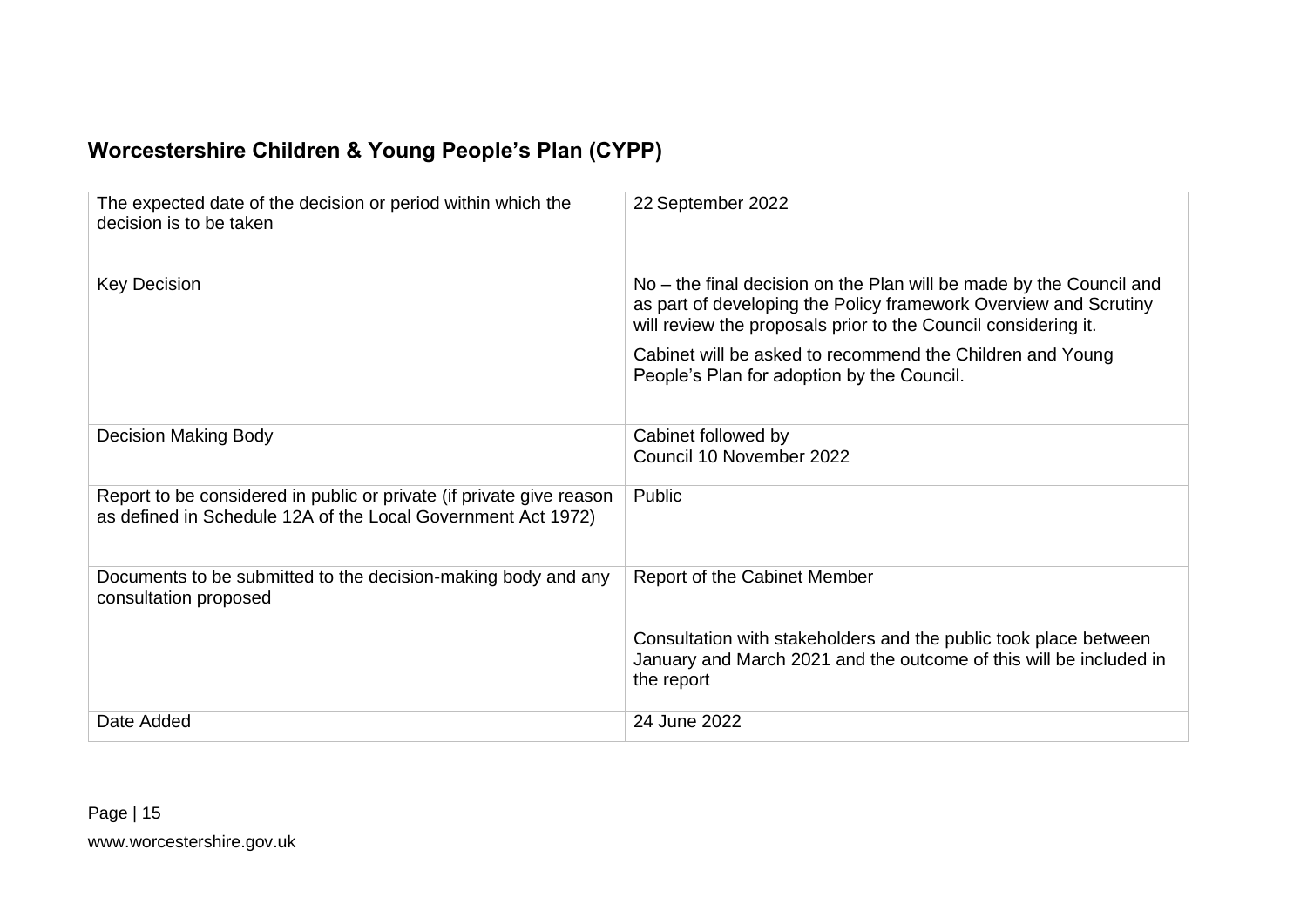#### **Major Road Network schemes (North West Worcestershire Corridor and A44/ A4538)**

<span id="page-15-0"></span>

| The expected date of the decision or period within which the<br>decision is to be taken                                              | 27 October 2022                                                                                                                                                                                                                                                                                             |
|--------------------------------------------------------------------------------------------------------------------------------------|-------------------------------------------------------------------------------------------------------------------------------------------------------------------------------------------------------------------------------------------------------------------------------------------------------------|
| <b>Key Decision</b>                                                                                                                  | Yes                                                                                                                                                                                                                                                                                                         |
|                                                                                                                                      | Cabinet will be asked to:                                                                                                                                                                                                                                                                                   |
|                                                                                                                                      | Approve the submission of the strategic outline business case<br>for the North West Worcestershire Corridor to the Department<br>for Transport<br>Approves the A44/ A4538 business case<br>Notes the funding required for the corridor scheme<br>Approve further work to develop the outline business cases |
| <b>Decision Making Body</b>                                                                                                          | Cabinet                                                                                                                                                                                                                                                                                                     |
| Report to be considered in public or private (if private give reason<br>as defined in Schedule 12A of the Local Government Act 1972) | Public                                                                                                                                                                                                                                                                                                      |
| ocuments to be submitted to the decision-making body and any<br>consultation proposed                                                | Report of the Cabinet Member with Responsibility for Highways and<br>Transportation                                                                                                                                                                                                                         |
| Date Added                                                                                                                           | 23 June 2022                                                                                                                                                                                                                                                                                                |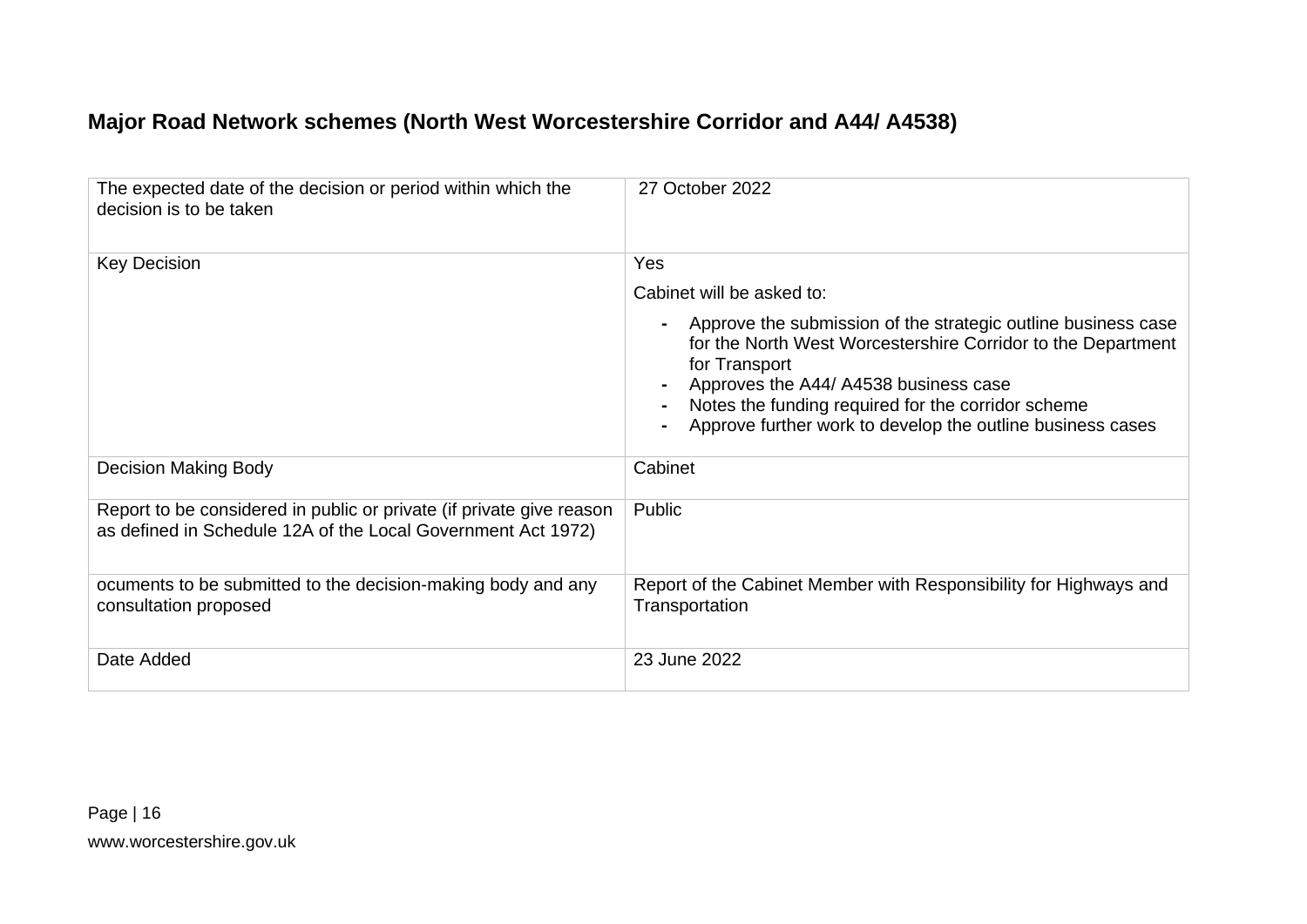## **'Called In' Decisions or Scrutiny Reports**

<span id="page-16-0"></span>

| The expected date of the decision or period within which the<br>decision is to be taken                                              | Within the plan period                                            |
|--------------------------------------------------------------------------------------------------------------------------------------|-------------------------------------------------------------------|
| <b>Key Decision</b>                                                                                                                  | Potentially                                                       |
| Decision Making Body                                                                                                                 | Cabinet                                                           |
| Report to be considered in public or private (if private give reason<br>as defined in Schedule 12A of the Local Government Act 1972) | Public                                                            |
| Documents to be submitted to the decision-making body and any<br>consultation proposed                                               | <b>Report of the Cabinet Member</b>                               |
| Date Added                                                                                                                           | Originally on forward plan (uploaded onto formal notice 10/09/12) |